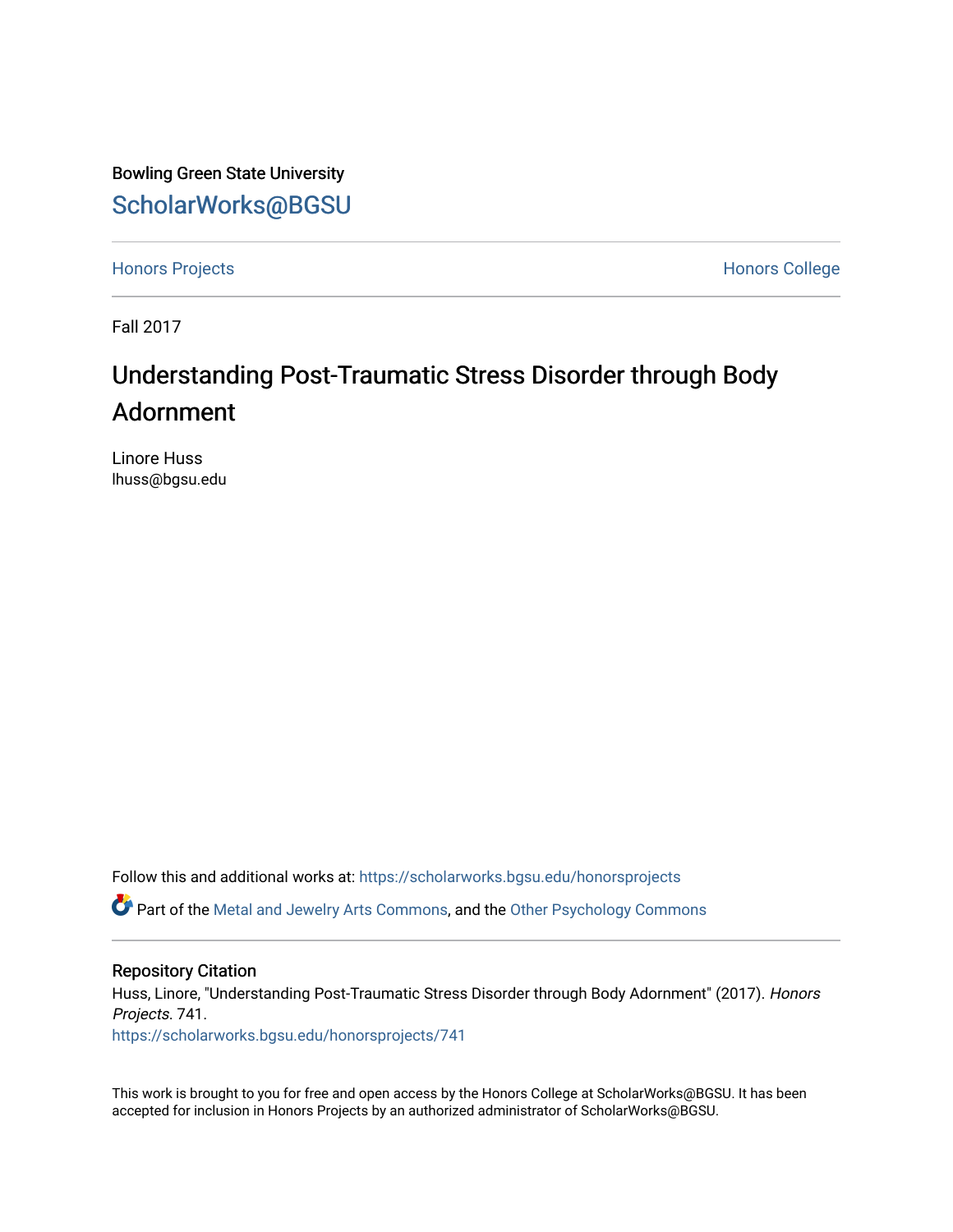## Understanding Post-Traumatic Stress Disorder and Trauma through

Body Adornment

Linore Huss

Honors Project

Submitted to the Honors College at Bowling Green State University in partial fulfillment of the requirements for graduation with University Honors May 2018

> Tom Muir, Metals Department, Primary Advisor Amanda Rzicznek, English Department, Secondary Advisor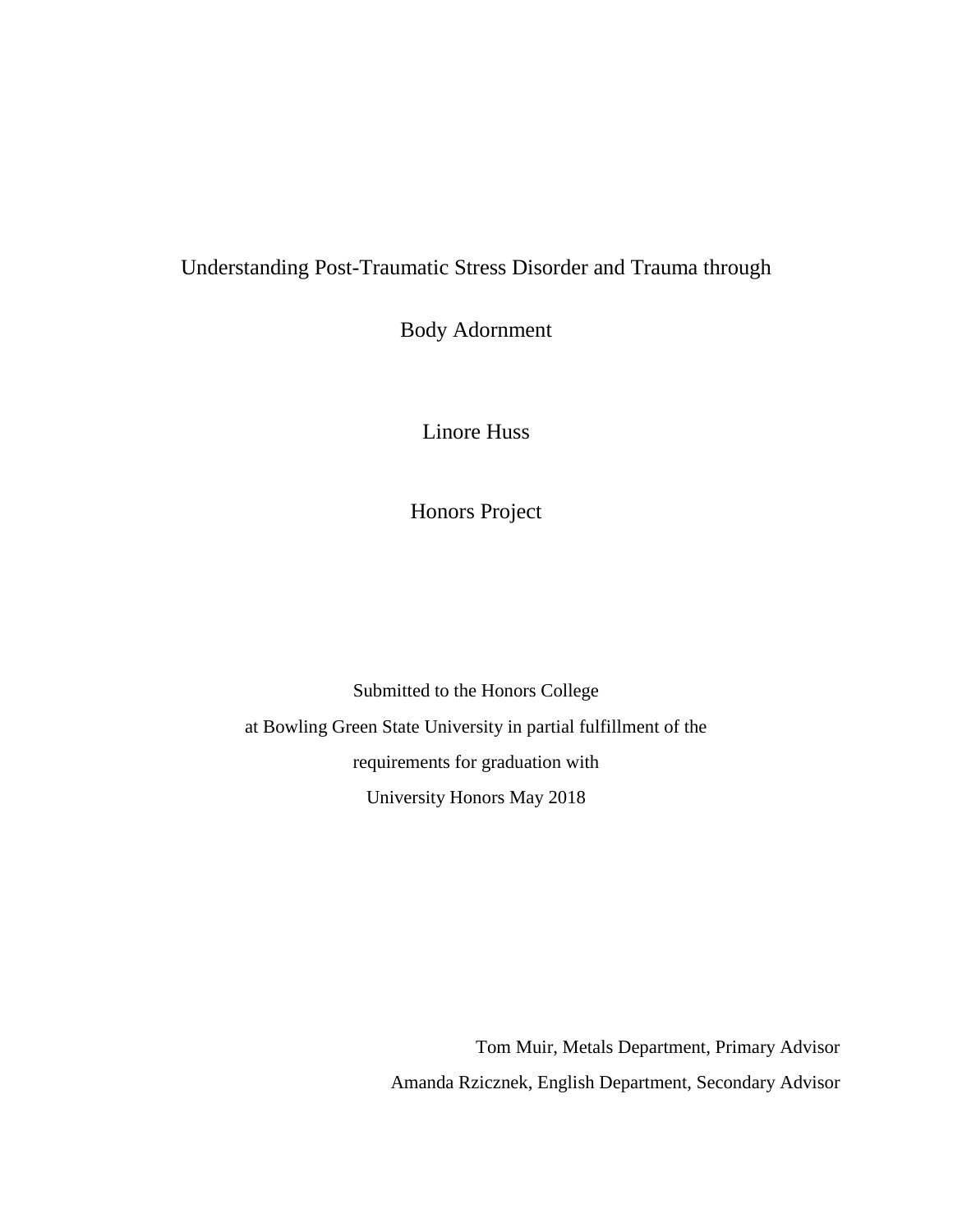My honors project consists of a series of interviews with Post-Traumatic Stress Disorder survivors or their family members and an interactive body of work in body adornment and jewelry that reflects their stories. Last year I decided to focus on the people behind the trauma rather than the trauma itself, which I feel connects the survivor and the viewer more deeply than presenting a general image. Each piece draws from a survivor, the titles pulling from interview quotes, and the interaction with the viewer representative of each personal struggle.

At each step of the process, I checked with the survivors to make sure that they approved of what I was doing and that I was representing them honestly. Some chose to be anonymous, some chose to share their first name, some told me details that I shouldn't include, some were closed off, some were completely open, some concerned about their relationships or family if anyone saw it, some were comfortable with being quoted and some not. Whatever their preferences were, I did my best to honor them, always straying on the side of anonymity.

The hardest part of this project for me was the sometimes paralyzing fear that I would mess it up, that I would hurt one of the people I talked to with a careless remark, or that I would represent them incorrectly or emphasize the parts of the story that they considered less important and leave out the most influential. I countered this by speaking with a psychologist about the project; the correct ways to phrase requests or questions to leave the power with the survivor, suggesting that they speak with a professional if they wanted my opinion on something, and visiting a psychologist or therapist myself so that I didn't develop what he called "secondary PTSD." I also alleviated some of my concerns over representing those I interviewed correctly by checking with them during the creation of each piece.

The central focus of this project changed partway through its development; originally I was focused on the viewer, on raising awareness and understanding about PTSD. Now, however,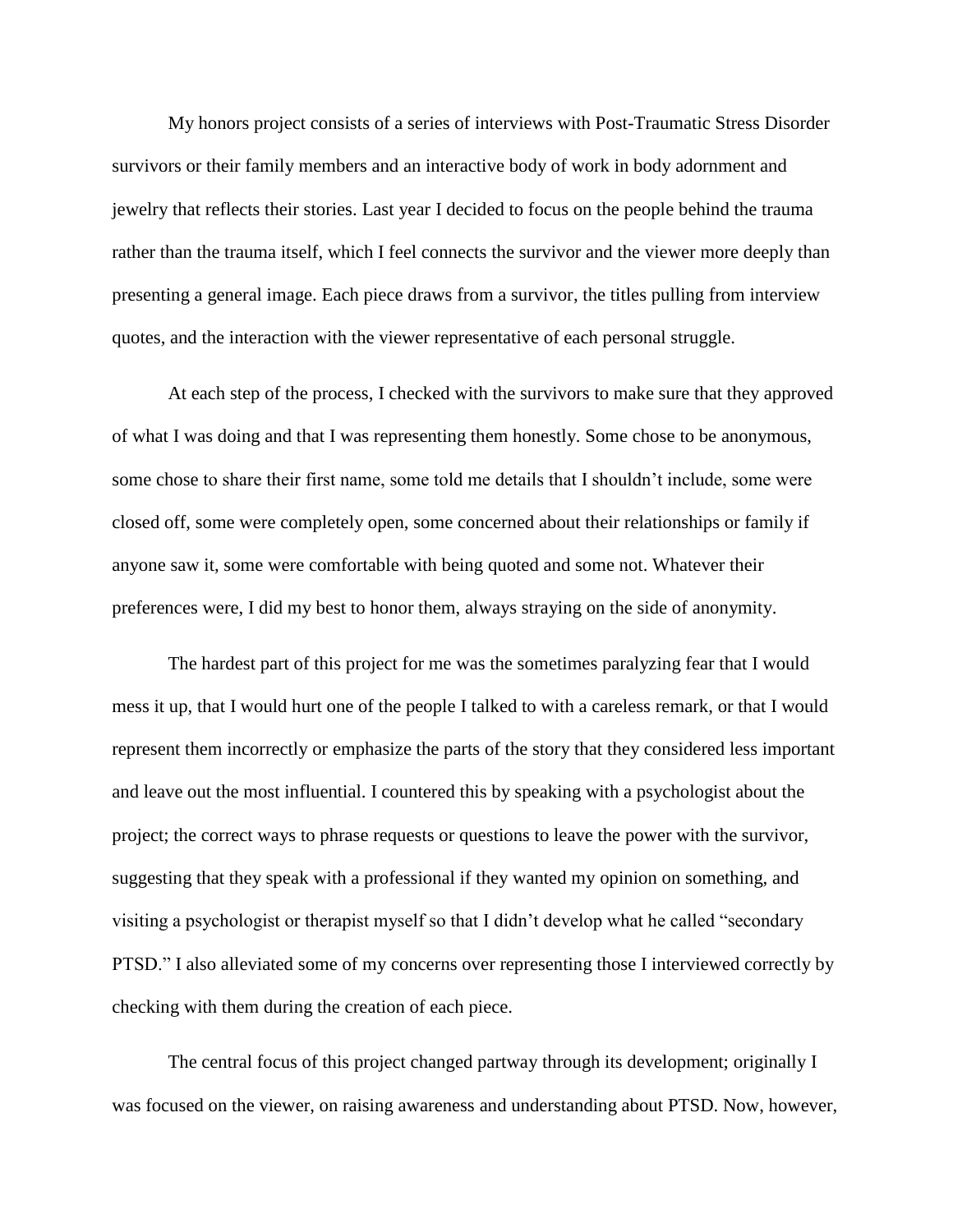I have found that the most rewarding part of the project is speaking with the survivors and connecting with them without judgement or any ulterior motive. Several of those I interviewed opened up to me about their personal responses to trauma which they asked me not to share for the project or with anyone else. I think it was healing for some of them to have a chance to share their story without my digging for answers or reasons or a different truth.

I began each interview by reminding them that they could choose when to continue or stop, how much to share with me, and which questions to answer. I then asked them to tell me their story. Some asked me "so…what should I start with?" while others jumped right in. Every person, however, started at the beginning, whatever that meant for them, and continued to talk until they had nothing left to say. I didn't interrupt or ask questions while they were telling their stories, but simply listened and made the occasional affirmative sound. If I didn't understand part of the story I would ask follow-up questions, but generally didn't push any further.

I have interviewed five people so far, and have completed three pieces (my goal for this semester). Although I have fulfilled the honors project requirements, I plan to continue with the series next semester. Eventually I would like to move on to other subjects—most likely emotional abuse and bipolar disorder to start with. Hearing individual stories and speaking with survivors was very difficult for me; I had to take several days after each interview to recover from the emotional responses I experienced.

When I shared the stories with my classmates and teacher during critiques there were varying responses—some seemed more able to look at the piece and the story clinically while others had a similar response to my own. Either way, however, each person respected the interviewees enough to take time to look at and wear the piece. While I personally did not understand their ability to separate emotion from viewing, I think the pieces still had the impact I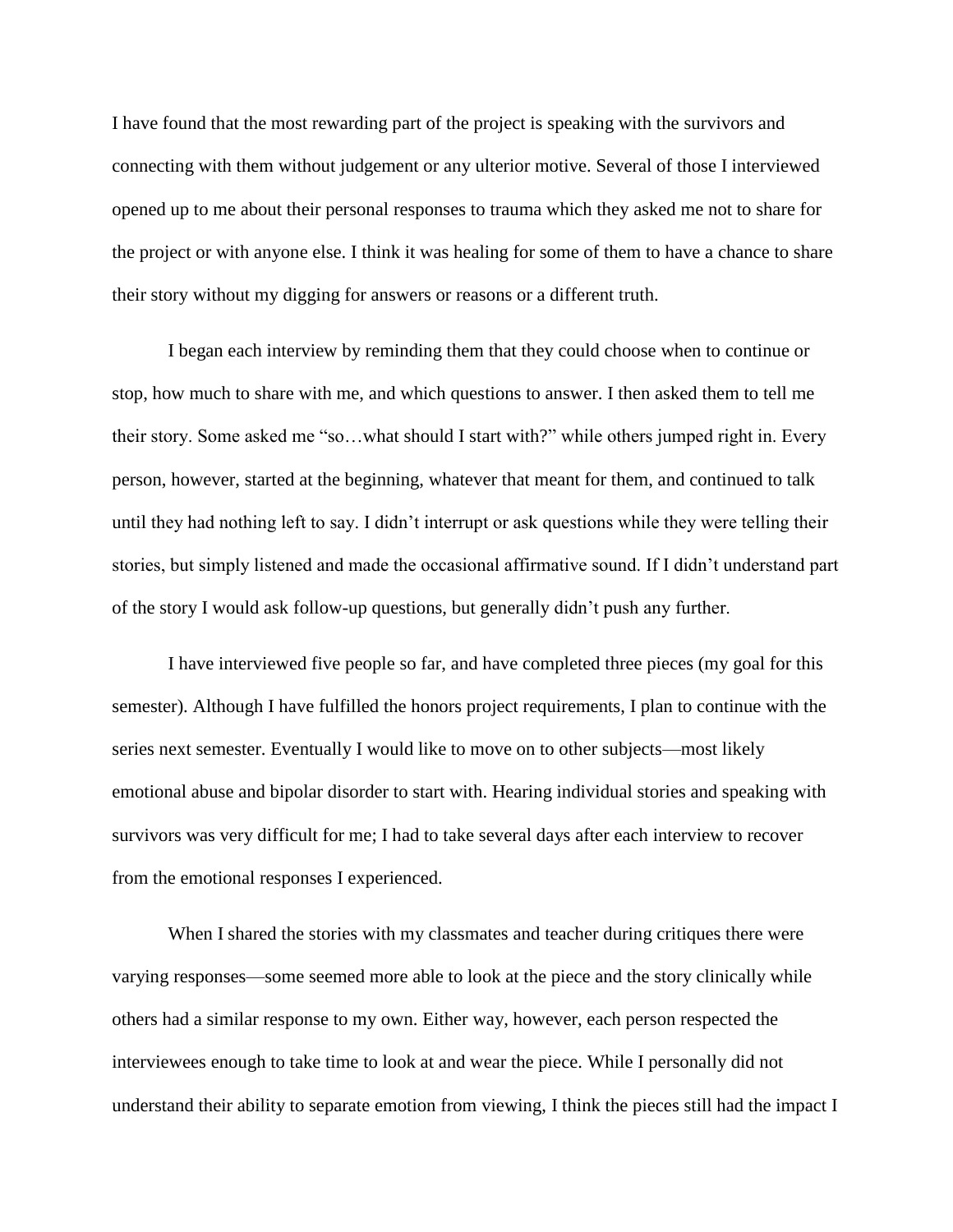wanted; we had a dialogue about the survivor and about PTSD which continued outside of class. I hope that display in a gallery setting with the pamphlet I wrote will spark the same questioning and conversation.